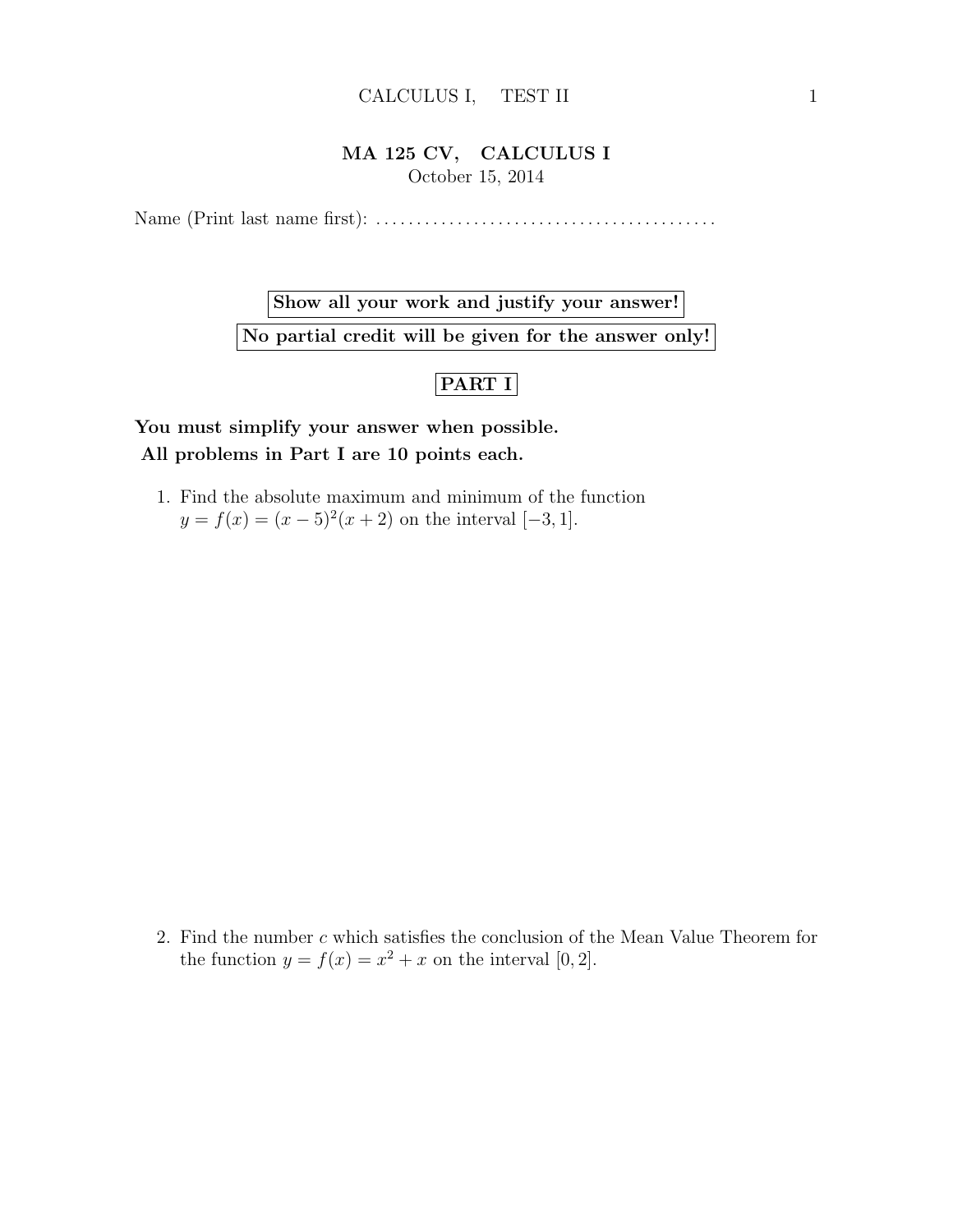3. Find all critical numbers of the function  $y = f(x) = \sqrt[3]{x^2 + x}$  and identify all local/absolute max/min if any.

- 4. Suppose that the **derivative** of a function  $y = f(x)$  is:  $f'(x) = x^2 - x - 6.$ 
	- (a) Find the x-coordinates of all local max/min of the function  $y = f(x)$ .

(b) At which x is the function  $y = f(x)$  most rapidly decreasing?

(c) What can you say about a formula for  $f(x)$ ?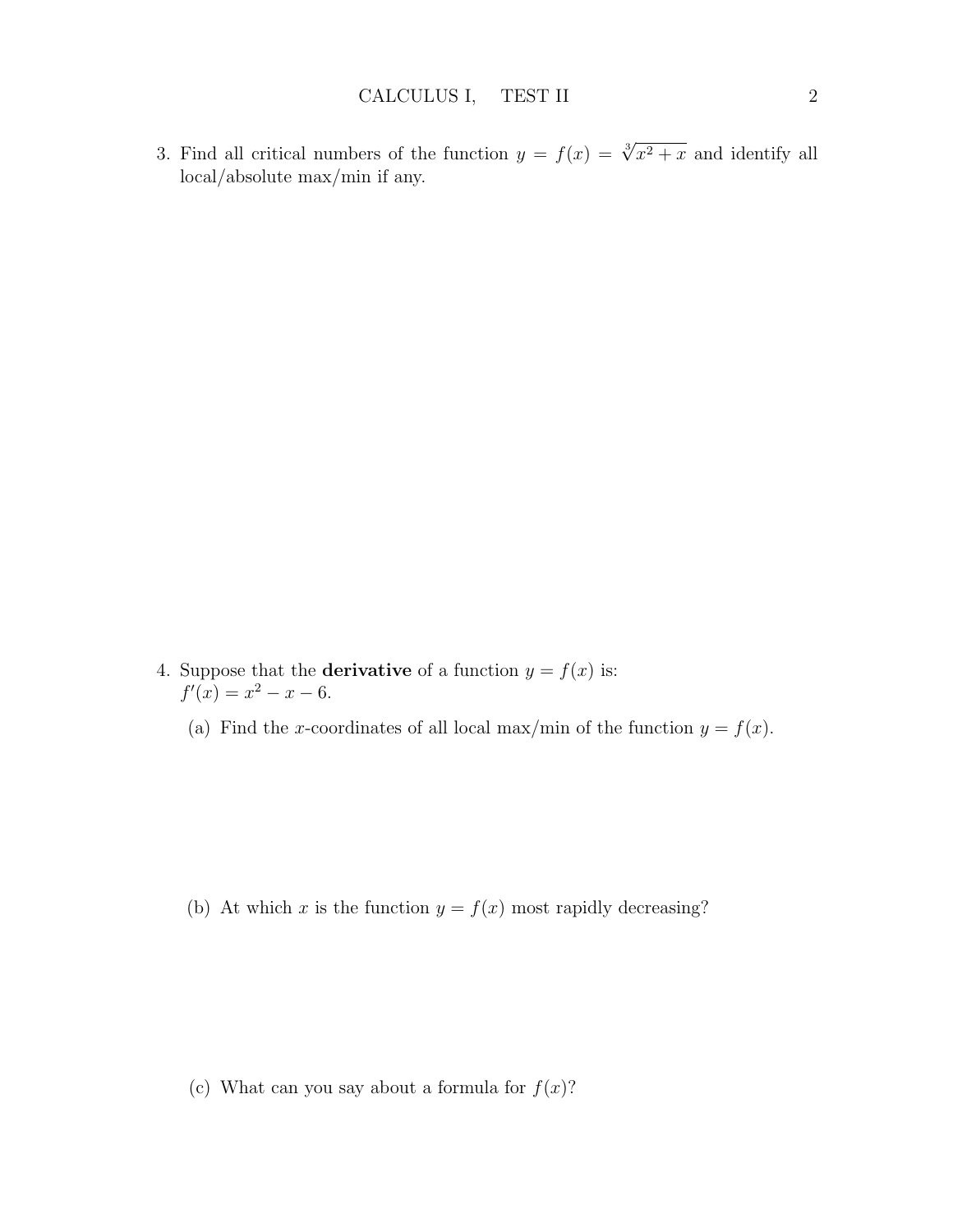## PART II

5. [15 points] The concentration of an average student during a 3 hour test at time t is given by  $C(t) = 2t^3 - 3t^2 - 12t + 20$ . When, during the test, is the student's concentration maximal?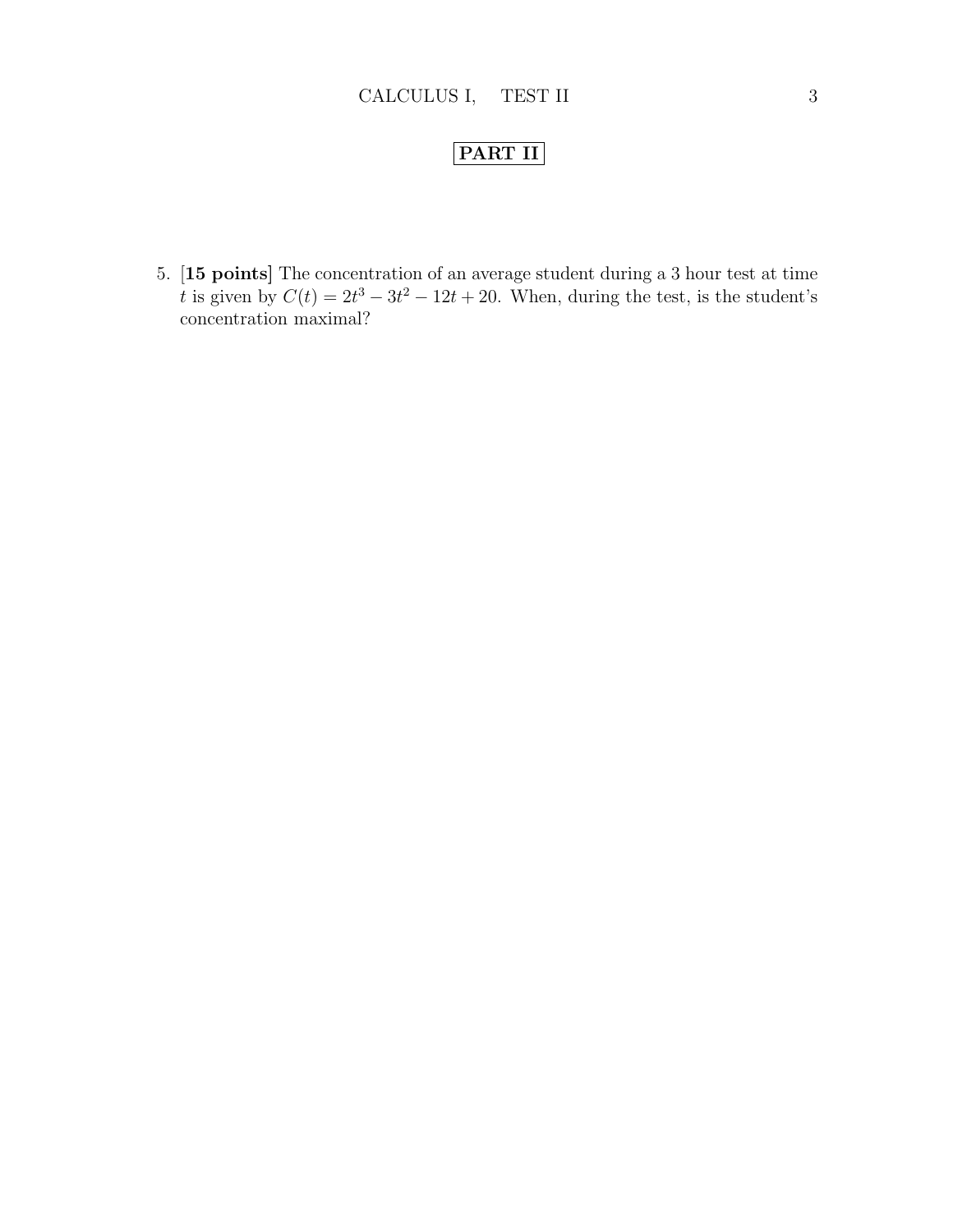6. [15 points] An oil refinery is located on the shore and an oil well is located 10 km off shore 30 km east of the refinery. [Hence if the refinery is located at  $(0,0)$ ] and the x-axis is the shore line, then the well is located at  $(30, 10)$ . If it costs 10 million per mile to lay a pipe line in the ocean and 1 million per mile to lay a pipe line on land, how should one lay the pipe line from the well to the refinery to minimize the cost?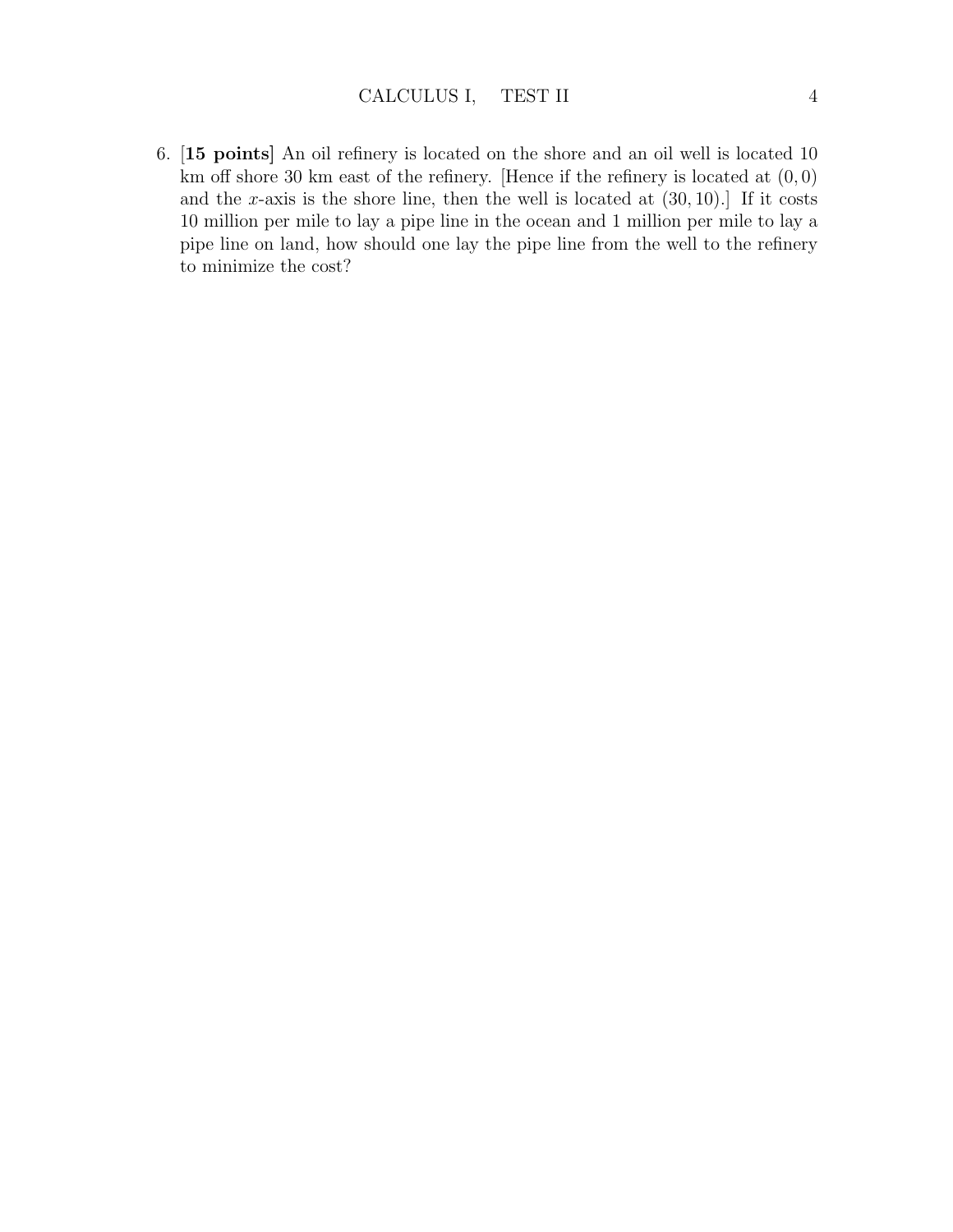- 7. [20 points] Use calculus to graph the function  $y = f(x) = \frac{x}{x}$  $\frac{x}{x^3-1}$ . Indicate
	- $x$  and  $y$  intercepts,
	- vertical and horizontal asymptotes (if any),
	- in/de-creasing; local/absolute max/min (if any).

You must show work to justify your graph and conclusions. You can use decimal numbers to plot points (but mark them with exact values).